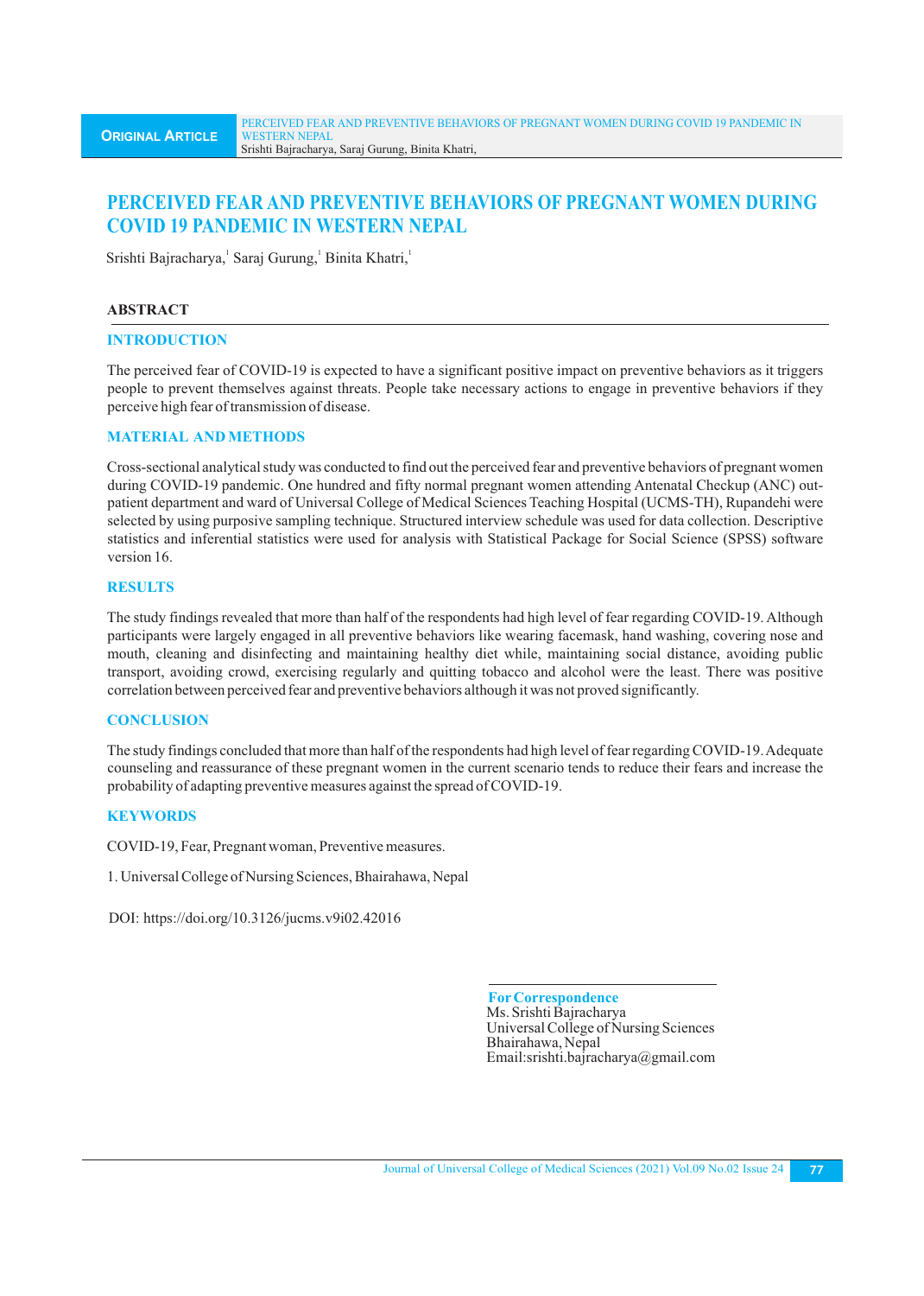#### **INTRODUCTION**

An outbreak of 2019 Novel Corona virus diseases (COVID-19) in Wuhan, China has spread quickly nationwide.<sup>1</sup> It has become a global health threat.<sup>2</sup> As per the rapid progressive spread of this current COVID-19, it is reasonable to expect that pregnant women also have already become infected.<sup>3</sup>

Globally, total cases of COVID 19 are 134,957,021. Among them, 29,18,752 deaths has occurred till April 11, 2021 and 66,92,48,795 vaccine doses has been administered till April 7, 2021.<sup>4</sup> In South East Asia, there are 16,177,826 confirmed cases till date. As per Centers for Disease Control and Prevention (CDC), from January 22 to November 16, 2020, 20,20,39,857 cases were pregnant women.<sup>5</sup> The disease spread has caused 2,000 to 9,450 more maternal deaths worldwide each month.<sup>6</sup> Study done at New York hospitals showed that COVID-19 disease severity in pregnant women was 86% mild,  $9.3\%$  severe and  $4.7\%$  critical.

In the context of Nepal, between January 23, 2020 to April 12, 2021**,** 2,80,028 have been affected by COVID-19 where 98,623 are females. Whereas, in Lumbini Province, there are total 31,665 cases, among which 9,976 are females and in Rupandehi district of Lumbini Province, there are total cases of 7842 where 3647 are females.<sup>4</sup> A study has shown that the maternal mortality rate has increased by 8 to 38% during COVID-19 as compared to the situation before lockdown, which were around 1200 maternal deaths per year.<sup>6</sup>

There is a report of the first death of a 29-years-old postpartum woman due to COVID-19 in Nepal who was referred from a rural health center to Dhulikhel Hospital.<sup>8</sup> The fact that a postpartum woman being registered as the first case of COVID-19 related death in Nepal shows the importance of early clinical suspicion and the necessity of safety first to the pregnant women. 8

Pregnant women due to changes in their bodies and immune system can be affected badly by some respiratory infections and have an increased risk of developing severe COVID-19 and more often require care in intensive care units. It is therefore important that pregnant women take precautions to protect themselves against COVID-19 and report possible symptoms including fever, cough or difficulty in breathing to their healthcare provider.<sup>6</sup>

According to World Health Organization (WHO), the best way to prevent and slow down transmission is to be well informed about the COVID-19 virus, its causes and its spread by protecting own self and others from infection by washing hands or using an alcohol based rub frequently and not touching owns face.<sup>9</sup>

The virus has caused tremendous anxiety and fear among pregnant women. A study conducted among 286 pregnant women showed that the majority (67.8%) of women perceived that COVID-19 can affect the pregnancy, the virus can be transmitted to their newborn baby (83.2%) and can affect the child if mother has virus (84.6%). Most of the women (84.6%) were afraid of COVID-19 infection and reported mean fear level of 5.86 ±3.12 on a scale of 1 to 10. As preventive measures, 97.6% women reported that they had been washing their hands frequently, about 82% women covered their faces and 93.7% women avoided gatherings.<sup>10</sup>

The findings of a research indicated that fear of COVID-19 was significantly and positively associated with preventive behaviors which also benefits in coping with the stress that comes with COVID-19 and consequences like depression, suicidal intention, mental quality of life.<sup>11</sup> However, there are scarce literature regarding the perception, fear and preventive measures the pregnant women are taking for COVID-19. Thus, preventive maternal health during COVID-19 requires further research.<sup>8</sup>

This study was condected to assess the level of perceived fear of pregnant women, to identify the preventive behaviors of pregnant women and to measure correlation between perceived fear and preventive behaviors of pregnant women during COVID-19 pandemic.

#### **MATERIAL AND METHODS**

Analytical cross sectional study was conducted to find out the perceived fear and preventive behaviors of pregnant women during COVID-19 pandemic in Western Nepal. One hundred and fifty normal pregnant women were selected by using purposive sampling. The study was conducted in ANC outpatient department and ward of Universal College of Medical Sciences Teaching Hospital (UCMSTH), Rupandehi, Lumbini Province, Nepal.

Structured interview schedule was used for data collection. A valid tool FCV-19S was used for perceived fear.<sup>12</sup> The participants indicate their level of agreement with the statements using a five-item Likert type scale. Answers included "strongly disagree", "disagree", "neither agree nor disagree", "agree", and "strongly agree" and by was marked 1 to 5 respectively. The higher the score, the greater the fear of COVID-19 virus. Interpretation was done on the basis of scores:

Less than median score: Low level of fear Equal and more than median score: High level of fear

A self-structured open ended questionnaire was used to find other fears during pregnancy, labor, postpartum and for newborn. Likert scale was used for seven types of preventive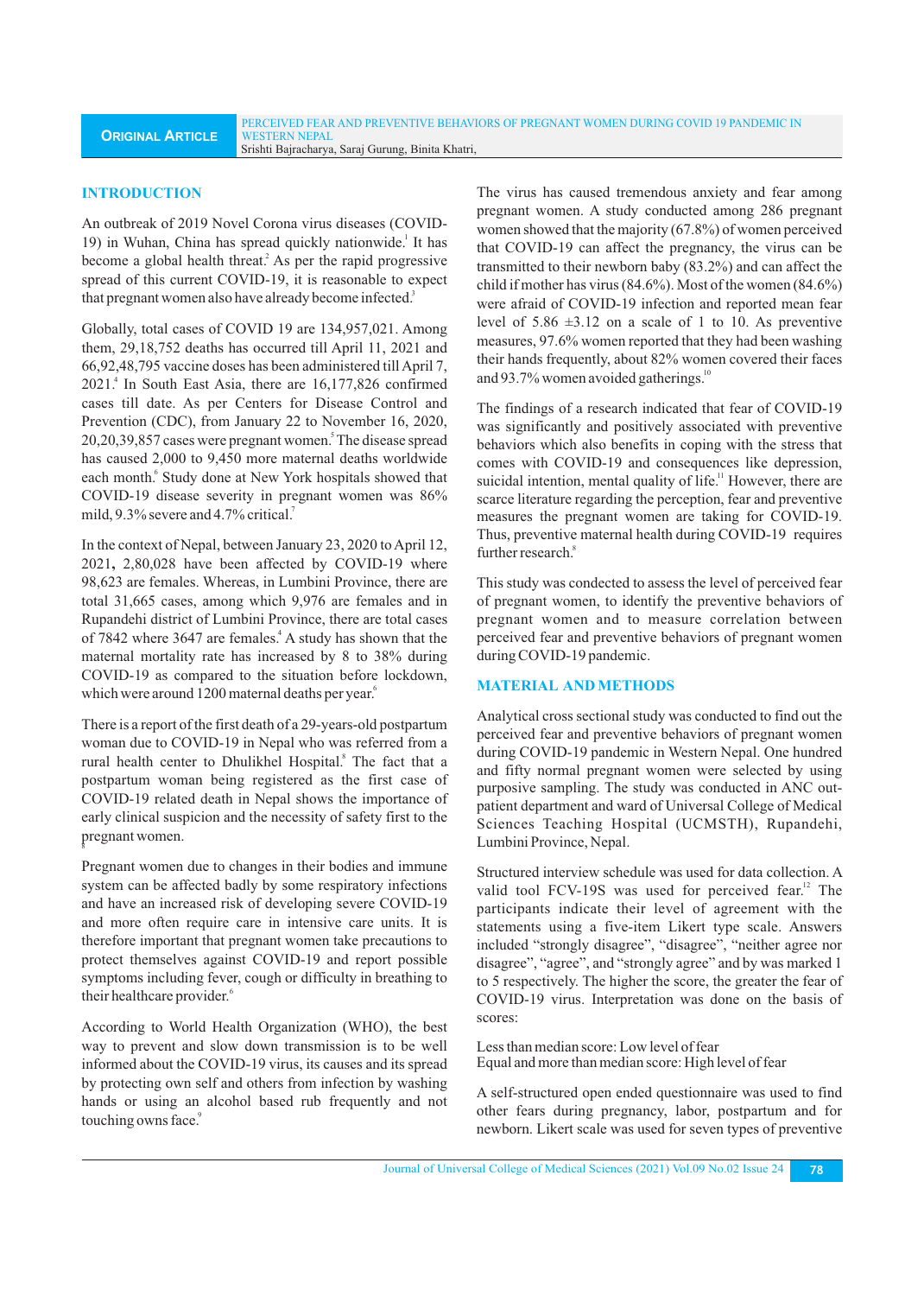behaviors based on the recommendations from the CDC and WHO.<sup>5,13</sup> The participants indicated their level of agreement with the statements using a five-item Likert type scale. Answers included "never", "sometimes", and "always" and will be marked 1 to 3 respectively. Interpretation was done on the basis of frequency and percentage on each items. The researchers went to ward and OPD and obtained the written informed consent from each respondents for enrollment in this study. Data collection was done within four months (December 20, 2020 to March 28, 2021). Administrative and ethical approval was obtained from the Institutional Review Committee of Universal College of Medical Sciences and Teaching Hospital prior to data collection.

Descriptive statistics such as frequencies, percentage, mean, median, range and standard deviation and inferential statistics such as Pearson coefficient of correlation was used to find out the relationship between perceived fear and preventive measures with SPSS software version 16.

## **RESULTS**

**Table 1 Socio-demographic characteristics of the respondents (n=150)**

| <b>Characteristics</b>                                         | Category                     | Frequency      | Percentage (%) |  |
|----------------------------------------------------------------|------------------------------|----------------|----------------|--|
| Age (in years)                                                 | 18 to 22 years               | 47             | 31.3           |  |
| Mean $\pm SD = 25.37 \pm 4.228$ years<br>$Range = 18-38$ years | 23 to 27 years               | 61             | 40.7           |  |
|                                                                | 28 to 33 years               | 30             | 20.0           |  |
|                                                                | 34 to 38 years               | 12             | 8.0            |  |
| Ethnicity                                                      | <b>Brahmin</b>               | 10             | 6.7            |  |
|                                                                | Chhetri                      | 3              | 2.0            |  |
|                                                                | Dalit                        | 9              | 6.0            |  |
|                                                                | Madhesi                      | 89             | 59.3           |  |
|                                                                | Janajati                     | 20             | 13.3           |  |
|                                                                | Others                       | 19             | 12.7           |  |
| Education                                                      | Who cannot read and<br>write | 32             | 21.3           |  |
|                                                                | Informal                     | 8              | 5.3            |  |
|                                                                | Primary                      | 32             | 21.3           |  |
|                                                                | Secondary                    | 60             | 40.0           |  |
|                                                                | Above secondary              | 18             | 12.0           |  |
| Occupation                                                     | Home maker                   | 103            | 68.7           |  |
|                                                                | Farmer                       | 27             | 18.0           |  |
|                                                                | Service                      | 8              | 5.3            |  |
|                                                                | <b>Business</b>              | $\overline{7}$ | 4.7            |  |
|                                                                | Self employed                | 5              | 3.3            |  |
| Gravida                                                        | Primi                        | 57             | 38.0           |  |
|                                                                | Multi                        | 93             | 62.0           |  |
| Trimester                                                      | First                        | 12             | 8.0            |  |
|                                                                | Second                       | 19             | 12.7           |  |
|                                                                | Third                        | 119            | 79.3           |  |
| Self-infected with COVID-19 during                             | Yes                          | 3              | 2.0            |  |
| pregnancy                                                      | N <sub>0</sub>               | 147            | 98.0           |  |
| Family members infected with                                   | Yes                          | 3              | 2.0            |  |
| COVID-19 during respondent's<br>pregnancy                      | No                           | 147            | 98.0           |  |

Table 1 shows majority of the respondents were in age group 23 to 27 years, belonged to Madhesi, had achieved secondary level of education, were home makers, were multi mothers

and in their third trimester. Few respondents and their relatives suffered from COVID-19 during their current pregnancy.

**Table 2. Level of perceived fear regarding COVID 19** (**n=150)**

| <b>Variables</b> | Level                       |    | Frequency Percentage (%) |
|------------------|-----------------------------|----|--------------------------|
| Fear             | Low $(<$ median value)      | 72 | 48.0                     |
|                  | High ( $\geq$ median value) | 78 | 52.0                     |

Table 2 reveals 52% of the respondents had high level of perceived fear.

**Table 3.Preventive behaviors forCOVID 19 (n=150)**

|                             | <b>Never</b> |               | <b>Sometimes</b> |               | Always |               | Mean | Standard  |
|-----------------------------|--------------|---------------|------------------|---------------|--------|---------------|------|-----------|
| <b>Preventive behaviors</b> | (1)          |               | (2)              |               | (3)    |               |      | deviation |
|                             | F            | $\frac{0}{0}$ | F                | $\frac{0}{0}$ | F      | $\frac{0}{0}$ |      |           |
| Use facemask                | 19           | 12.7          | 62               | 41.3          | 69     | 46.0          | 2.33 | 0.692     |
| Hand wash                   | 12           | 8.0           | 49               | 32.7          | 89     | 59.3          | 2.51 | 0.642     |
| Cover nose and mouth        | 31           | 20.7          | 46               | 30.7          | 73     | 48.7          | 2.28 | 0.787     |
| Keep social distance        | 32           | 21.3          | 76               | 50.7          | 42     | 28.0          | 2.07 | 0.702     |
| Avoid public transportation | 29           | 19.3          | 69               | 46.0          | 52     | 34.7          | 2.15 | 0.721     |
| Clean and disinfect         | 23           | 15.3          | 53               | 35.3          | 74     | 49.3          | 2.34 | 0.731     |
| Exercise regularly          | 106          | 70.7          | 32               | 21.3          | 12     | 8.0           | 1.37 | 0.630     |
| Maintain healthy diet       | 3            | 2.0           | 33               | 22.0          | 114    | 76.0          | 2.74 | 0.484     |
| Avoid crowded gatherings    | 52           | 34.7          | 68               | 45.3          | 30     | 20.0          | 1.85 | 0.727     |
| Quit tobacco and smoking    | 75           | 50.0          | 15               | 10.0          | 60     | 40.0          | 1.80 | 0.983     |

Table 3 shows although participants were largely engaged in all preventive behaviors like wearing face mask, hand washing, covering nose and mouth, cleaning and disinfecting and maintaining healthy diet, while maintaining social distance, avoiding public transport, avoiding crowd, exercising regularly and quitting tobacco and alcohol were the least





Figure 1 shows there is positive correlation between perceived fear and preventive behaviors ( $r = 0.060$ ) though it was not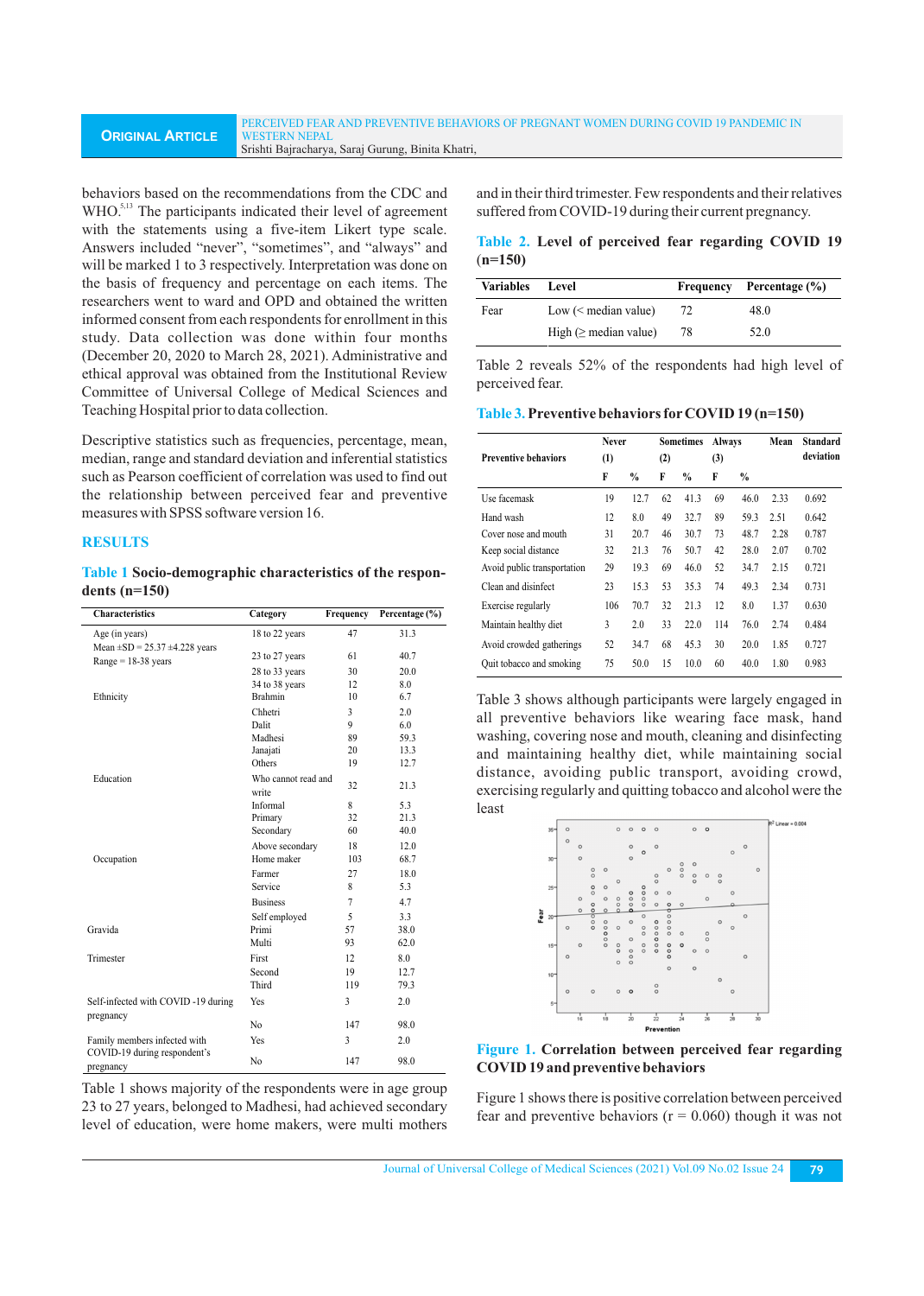proved significantly at 5% level of significance. Majority of the respondents also had other fears regarding death of mother and transfer to fetus during pregnancy, operation for delivery during labor, problem in breastfeeding and death of mother during postpartum and transfer to newborn which is not shown in the table.

# **DISCUSSION**

The findings of the study showed that 52% of the respondents had high level of fear which is inconsistent with the study that showed 74.7% were afraid of contracting COVID-19. $\rm{^{14}}$  This may be because women from disadvantaged backgrounds of illiteracy in contrast to our study where most of the women had secondary level of education (60%, N=40) have greater fear of contracting COVID-19 during institutional deliveries.

The findings of the study showed that large number of participants reported they frequently used face mask (mean 2.33, SD 0.692), washed hands frequently (mean 2.51, SD 0.642), covered nose and mouth (mean 2.28, SD 0.787), cleaned and disinfected the house (mean 2.34, SD 0.731), maintained healthy diet (mean 2.74, SD 0.484). Likewise, respondents reported less frequent engagement in social distancing (mean 2.07, SD 0.702), avoiding public transport (mean 2.15, SD 0.721) and avoiding crowded gatherings (mean 1.85, SD 0.727). Whereas, respondents reported they never exercised regularly (mean 1.37, SD 0.630) and did not think quitting tobacco and smoking could be healthy (mean 1.80, SD 0.983). The findings are consistent regarding washing hands (mean 4.31, SD 0.93), covering nose and mouth when sneezing and coughing (mean 4.35, SD 0.95) and cleaning frequently touched surfaces (mean 3.97, SD 1.09) but inconsistent regarding social distancing (mean 4.33, SD 0.87), avoiding crowded gathering (mean 4.17, SD 0.86) and avoiding public transportation (mean  $4.49$ , SD  $0.89$ ).<sup>15</sup>

The findings of the study showed that there was a positive correlation  $(r = 0.060)$  between perceived fear regarding COVID-19 and preventive measures though it was not proved significant. This result is supported by a study that showed a positive correlation ( $r = 0.31$ ,  $p \le 0.001$ ) between perceived fear and behavior change. This implies those with higher fear scores were those who were engaging with more public health behaviors.<sup>16</sup>

The findings of the study showed during pregnancy, most of the respondents had fear about self-death and transfer of COVID-19 to fetus, whereas, least were concerned about isolation and ICU admission. Likewise, during delivery, the study also showed most of the respondents had fear about operation whereas, least were concerned about difficulty in breathing, problem in eating, hatred from family and problem in reaching to the hospital for delivery. Similarly, during postpartum most of the respondents had fear about problem in breast feeding and self-death, whereas, least were concerned about problem in immunization and transfer to baby. Furthermore, the findings of the study revealed most of the respondents had fear about transfer of COVID-19 to newborn, whereas, least were concerned about baby being abnormal. These findings were consistent with the study which showed majority of women (n=194, 67.8%) perceived that COVID-19 can affect the pregnancy, felt afraid that something awful might happen in their pregnancy (n=242, 84.6%), virus can be transmitted to newborn baby (n=238, 83.2%) and can affect the child if mother is infected with the corona virus (n=242,  $84.6\%$ ).

The findings of the study might be useful as baseline information to other researchers to conduct further studies. However, our study has some limitations. Similar studies can be conducted with large sample size in multiple settings to increase the generalization of the study.

# **CONCLUSION**

Our study showed that majority of the pregnant women perceived high level of COVID-19 fear and relatively lacked on its preventive behaviors such as social distancing, avoiding public transport and crowd, exercising regularly and quitting tobacco and alcohol. So, it is recommended to concerned authorities to conduct the awareness programs on these preventive measures of COVID-19 in pregnancy.

# **ACKNOWLEDGEMENTS**

Researchers deeply express their heartfelt thanks to all the pregnant women who participated in the study for immense cooperation. Researchers express their sincere gratitude to all those experts for their valuable judgment, constructive feedbacks and enlightening suggestions throughout the study.

# **CONFLICTOFINTEREST**

None

# **REFERENCES**

- 1. Zhonghua Liu Xing Bing Xue Za Zhi. The epidemiological characteristics of an outbreak of 2019 novel coronavirus diseases (COVID-19) in China. 2020;41(2):145-51.
- 2. Luo Y, Yin K. Management of pregnant women infected with COVID-19. The Lancet Infectious Diseases. 2020;20(5): 513–4.
- 3. Schwartz DA, Graham AL. Potential maternal and infant outcomes from Coronavirus 2019-nCoV (SARS-CoV-2) infecting pregnant women: lessons from SARS, MERS, and